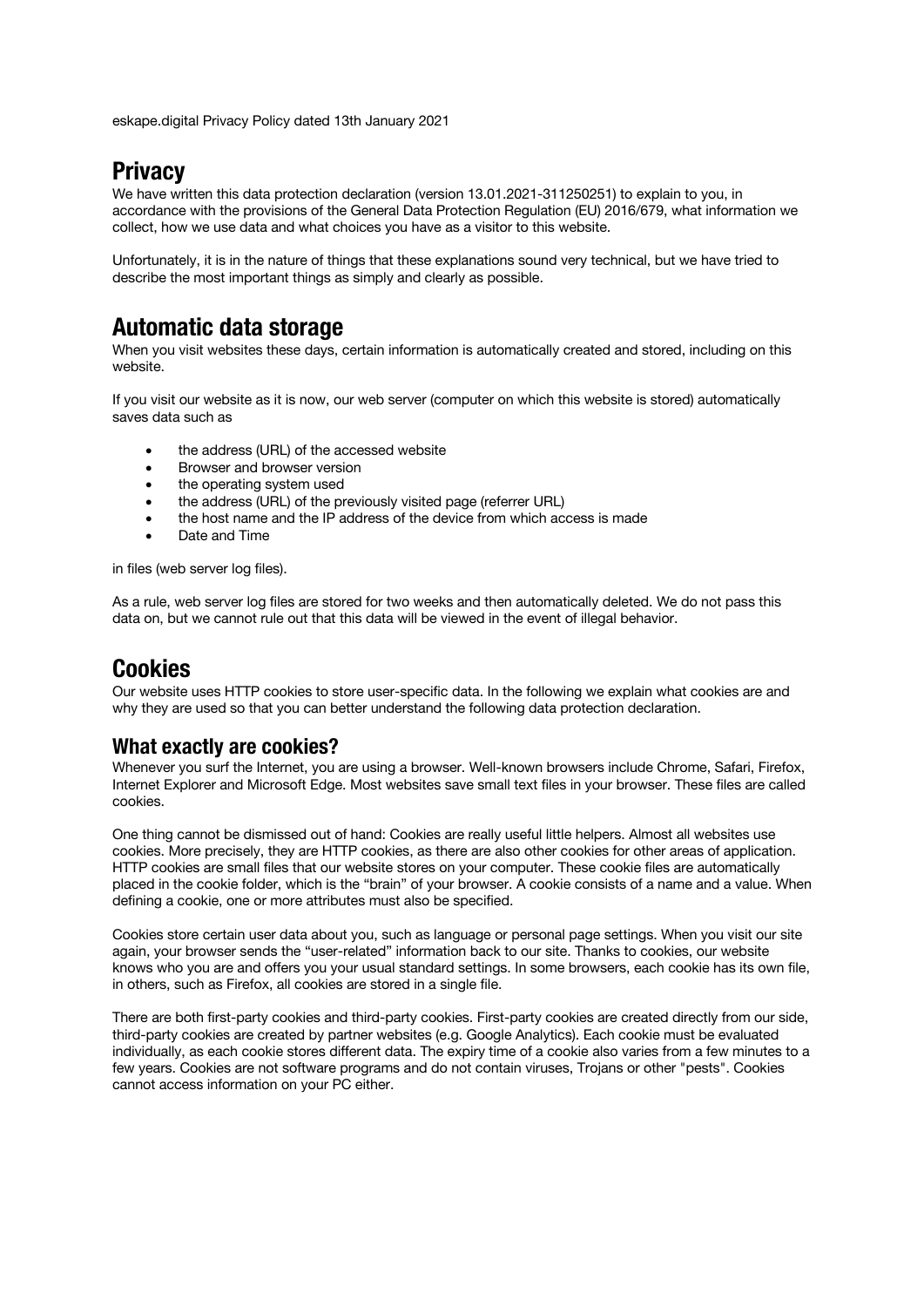For example, cookie data can look like this:

- **Name**: ga
- **Expiry time: 2 years**
- **Use:** differentiation of website visitors
- **Exemplary value**: GA1.2.1326744211.152311250251

A browser should support the following minimum sizes:

- A cookie should be able to contain at least 4096 bytes
- At least 50 cookies should be able to be saved per domain
- A total of at least 3000 cookies should be able to be stored

#### **What types of cookies are there?**

The question of which cookies we use in particular depends on the services used and is clarified in the following sections of the data protection declaration. At this point we would like to briefly discuss the different types of HTTP cookies.

There are 4 types of cookies:

#### **Strictly necessary cookies**

These cookies are necessary to ensure the basic functions of the website. For example, these cookies are needed when a user puts a product in the shopping cart, then continues surfing on other pages and only goes to checkout later. These cookies do not delete the shopping cart, even if the user closes his browser window.

#### **Functional cookies**

These cookies collect information about user behavior and whether the user receives any error messages. In addition, these cookies are used to measure the loading time and the behavior of the website with different browsers.

#### **Goal-oriented cookies**

These cookies ensure a better usability. For example, entered locations, font sizes or form data are saved.

#### **Advertising cookies**

These cookies are also called targeting cookies. They serve to deliver customized advertising to the user. That can be very practical, but also very annoying.

When you visit a website for the first time, you will usually be asked which of these types of cookies you would like to allow. And of course this decision is also saved in a cookie.

#### **How can I delete cookies?**

You decide for yourself how and whether you want to use cookies. Regardless of which service or website the cookies originate from, you always have the option to delete cookies, only partially allow them or deactivate them. For example, you can block third-party cookies but allow all other cookies.

If you want to find out which cookies have been stored in your browser, if you want to change or delete cookie settings, you can find this in your browser settings:

Chrome: Delete, activate and manage cookies in Chrome

Safari: manage cookies and website data with Safari

Firefox: Delete cookies to remove data that websites have stored on your computer

Internet Explorer: deleting and managing cookies

Microsoft Edge: Deleting and managing cookies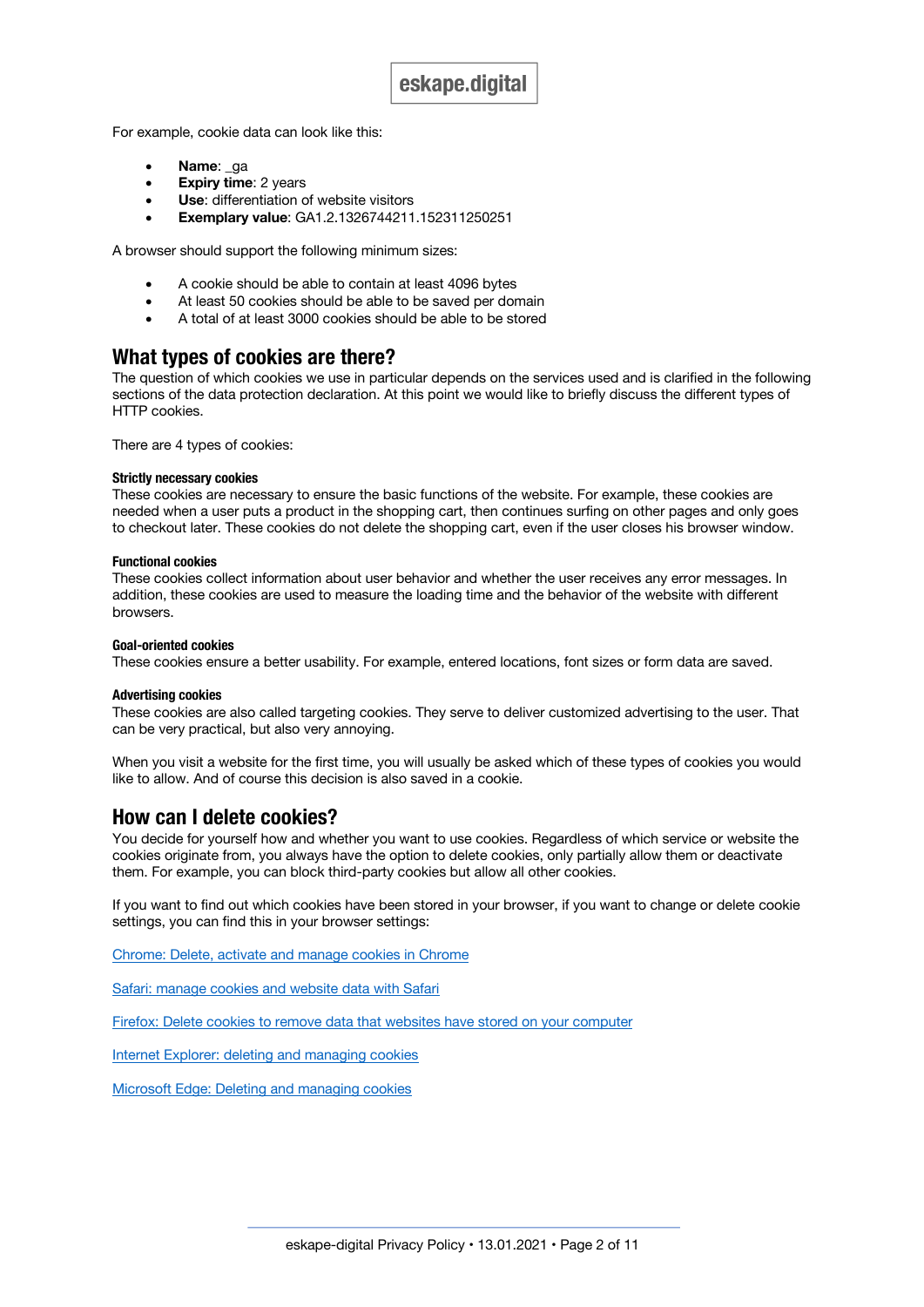If you generally do not want cookies, you can set up your browser so that it always informs you when a cookie is to be set. For each individual cookie, you can decide whether or not to allow the cookie. The procedure is different depending on the browser. It is best to search for the instructions in Google with the search term "delete cookies Chrome" or "deactivate cookies Chrome" in the case of a Chrome browser or replace the word "Chrome" with the name of your browser, e.g. Edge, Firefox, Safari.

### **What about my data protection?**

The so-called "cookie guidelines" have existed since 2009. It states that the saving of cookies requires your consent. Within the EU countries, however, there are still very different reactions to these guidelines. In Germany, the cookie guidelines have not been implemented as national law. Instead, this guideline was largely implemented in Section 15 (3) of the Telemedia Act (TMG).

If you want to know more about cookies and are not afraid of technical documentation, we recommend https://tools.ietf.org/html/rfc6265, the Request for Comments of the Internet Engineering Task Force (IETF) called "HTTP State Management Mechanism".

# **Storage of personal data**

Personal data that you transmit to us electronically on this website, such as name, e-mail address, address or other personal information in the context of submitting a form or comments in the blog, are saved by us together with the time and the IP Address is only used for the specified purpose, stored securely and not passed on to third parties.

We therefore only use your personal data for communication with those visitors who expressly request contact and for processing the services and products offered on this website. We do not pass on your personal data without your consent, but we cannot rule out that this data will be viewed in the event of illegal behavior.

If you send us personal data by email - outside of this website - we cannot guarantee the secure transmission and protection of your data. We recommend that you never send confidential data unencrypted by e-mail.

According to Article 6 Paragraph 1 a GDPR (lawfulness of processing), the legal basis is that you give us your consent to process the data you have entered. You can revoke this consent at any time - an informal e-mail is sufficient, you will find our contact details in the imprint.

# **Rights according to the General Data Protection Regulation**

According to the provisions of the GDPR, you have the following rights:

- Right to rectification (Article 16 GDPR)
- Right to erasure ("right to be forgotten") (Article 17 GDPR)
- Right to restriction of processing (Article 18 GDPR)
- Right to notification Notification obligation in connection with the correction or deletion of personal data or the restriction of processing (Article 19 GDPR)
- Right to data portability (Article 20 GDPR)
- Right of objection (Article 21 GDPR)
- Right not to be subject to a decision based solely on automated processing including profiling (Article 22 GDPR)

If you believe that the processing of your data violates data protection law or your data protection claims have been violated in any other way, you can contact the Federal Commissioner for Data Protection and Freedom of Information (BfDI).

# **Evaluation of visitor behavior**

In the following data protection declaration we inform you whether and how we evaluate data from your visit to this website. The data collected is usually evaluated anonymously and we cannot infer your person from your behavior on this website.

You can find out more about how to object to this analysis of the visit data in the following data protection declaration.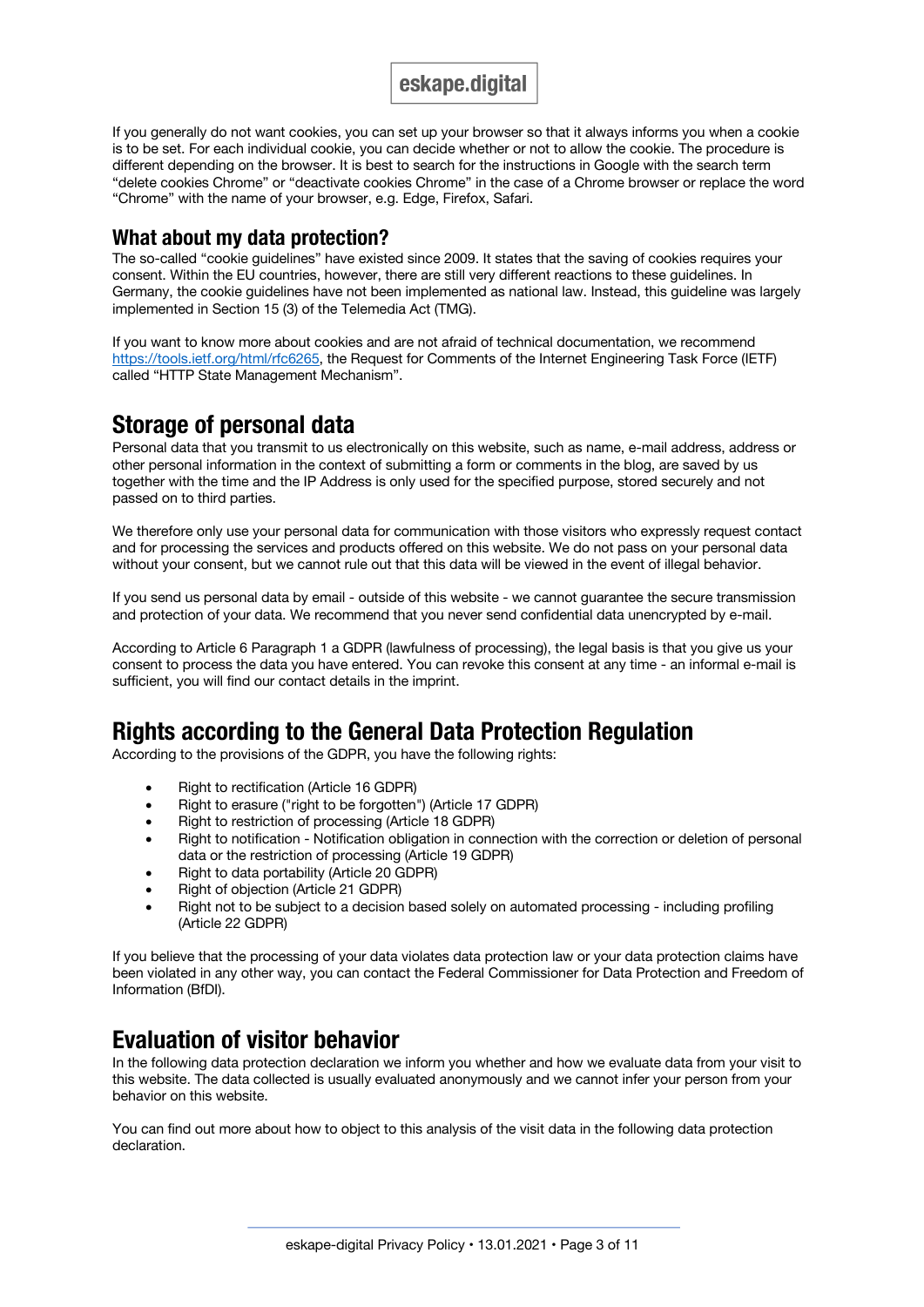# **TLS encryption with https**

We use https to transfer data securely on the Internet (data protection through technology design, Article 25 (1) GDPR). By using TLS (Transport Layer Security), an encryption protocol for secure data transmission on the Internet, we can ensure the protection of confidential data. You can recognize the use of this protection of data transmission by the small lock symbol in the top left of the browser and the use of the https (instead of http) scheme as part of our Internet address.

# **Google Maps privacy policy**

We use Google Maps from Google Inc. on our website. For the European area, Google Ireland Limited (Gordon House, Barrow Street Dublin 4, Ireland) is responsible for all Google services. With Google Maps we can better show you locations and thus adapt our service to your needs. By using Google Maps, data is transmitted to Google and stored on Google's servers. Here we want to go into more detail about what Google Maps is, why we use this Google service, which data is stored and how you can prevent this.

## **What is Google Maps?**

Google Maps is an internet map service from Google. With Google Maps you can search for exact locations of cities, attractions, accommodations or companies online using a PC, tablet or app. If companies are represented on Google My Business, additional information about the company is displayed in addition to the location. In order to show how to get there, map sections of a location can be integrated into a website using HTML code. Google Maps shows the earth's surface as a road map or as an aerial or satellite image. Thanks to the Street View images and the high-quality satellite images, very precise representations are possible.

### **Why do we use Google Maps on our website?**

All of our efforts on this page are aimed at providing you with a useful and meaningful time on our website. By integrating Google Maps, we can provide you with the most important information on various locations. You can see at a glance where we are based. The route description always shows you the best or fastest way to us. You can find the route for routes by car, public transport, on foot or by bike. For us, the provision of Google Maps is part of our customer service.

### **What data is saved by Google Maps?**

In order for Google Maps to be able to offer its full service, the company must record and save data from you. This includes the search terms entered, your IP address and the latitude and longitude coordinates. If you use the route planner function, the entered start address is also saved. However, this data storage happens on the Google Maps website. We can only inform you about this, but we cannot influence it. Since we have integrated Google Maps into our website, Google places at least one cookie (name: NID) in your browser. This cookie stores data about your user behavior. Google uses this data primarily to optimize its own services and to provide you with individual, personalized advertising.

The following cookie is set in your browser due to the integration of Google Maps:

#### **Name**: NID

#### **Value**: 188 = h26c1Ktha7fCQTx8rXgLyATyITJ311250251-5

**Purpose:** NID is used by Google to adapt advertisements to your Google search. With the help of the cookie, Google "remembers" your most frequently entered search queries or your previous interaction with advertisements. This way you always get customized advertisements. The cookie contains a unique ID that Google uses to collect your personal settings for advertising purposes. **Expiry date**: after 6 months

**Note**: We cannot guarantee that the data stored is complete. Changes can never be ruled out, especially when using cookies. In order to identify the NID cookie, a separate test page was created, where only Google Maps was integrated.

### **How long and where is the data stored?**

The Google servers are located in data centers around the world.Most of the servers are in America, however. For this reason, your data is also increasingly stored in the USA. Here you can read exactly where the Google data centers are located: https://www.google.com/about/datacenters/inside/locations/?hl=de

Google distributes the data on various data carriers. This means that the data can be accessed more quickly and is better protected against any attempts at manipulation. Each data center also has special emergency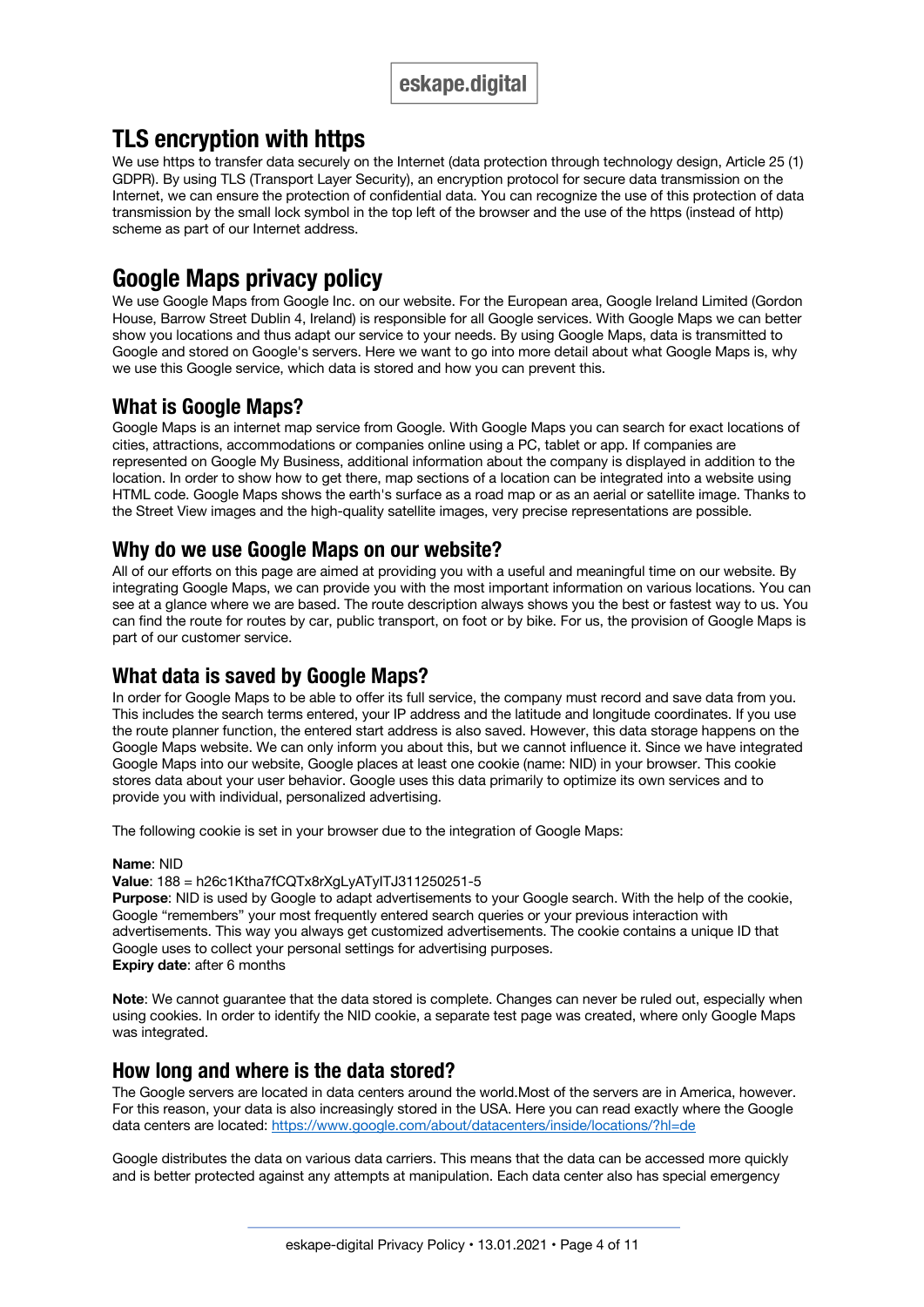programs. If, for example, there are problems with the Google hardware or a natural disaster paralyzes the servers, the data will still remain protected, almost certainly.

Google stores some data for a specified period of time. For other data, Google only offers the option of manually deleting them. The company also anonymizes information (such as advertising data) in server logs by deleting part of the IP address and cookie information after 9 and 18 months, respectively.

### **How can I delete my data or prevent data storage?**

With the automatic deletion function for location and activity data introduced in 2019, information on location determination and web / app activity - depending on your decision - is stored for either 3 or 18 months and then deleted. You can also delete this data manually from the history at any time using your Google account. If you want to completely prevent your location from being recorded, you must pause the "Web and app activity" section in your Google account. Click Data & Personalization, then click the Activity Settings option. Here you can turn the activities on or off.

You can also deactivate, delete or manage individual cookies in your browser. Depending on which browser you are using, this always works a little differently. The following instructions show how to manage cookies in your browser:

Chrome: Delete, activate and manage cookies in Chrome

Safari: manage cookies and website data with Safari

Firefox: Delete cookies to remove data that websites have stored on your computer

Internet Explorer: deleting and managing cookies

Microsoft Edge: Deleting and managing cookies

If you generally do not want cookies, you can set up your browser so that it always informs you when a cookie is to be set. You can decide for each individual cookie whether or not to allow it.

Google is an active participant in the EU-U.S. Privacy Shield Framework, which regulates the correct and secure transfer of personal data. You can find more information on this at https://www.privacyshield.gov/participant?id=a2zt000000001L5AAI. If you want to find out more about Google's data processing, we recommend the company's own data protection declaration at https://policies.google.com/privacy?hl=de.

# **Google Fonts privacy policy**

We use Google Fonts on our website. These are the "Google Fonts" from Google Inc. For the European area, Google Ireland Limited (Gordon House, Barrow Street Dublin 4, Ireland) is responsible for all Google services.

You do not have to log in or enter a password to use Google fonts. Furthermore, no cookies are stored in your browser. The files (CSS, fonts / fonts) are requested via the Google domains fonts.googleapis.com and fonts.gstatic.com. According to Google, the requests for CSS and fonts are completely separate from all other Google services. If you have a Google account, you don't have to worry that your Google account details will be transmitted to Google while you are using Google Fonts. Google records the use of CSS (Cascading Style Sheets) and the fonts used and stores this data securely. We will take a closer look at what the data storage looks like.

### **What are Google Fonts?**

Google Fonts (formerly Google Web Fonts) is a directory with over 800 fonts that Google makes available to its users free of charge.

Many of these fonts are released under the SIL Open Font License, while others are released under the Apache license. Both are free software licenses.

Why do we use Google Fonts on our website?

With Google Fonts we can use fonts on our own website, but don't have to upload them to our own server. Google Fonts is an important component in keeping the quality of our website high. All Google fonts are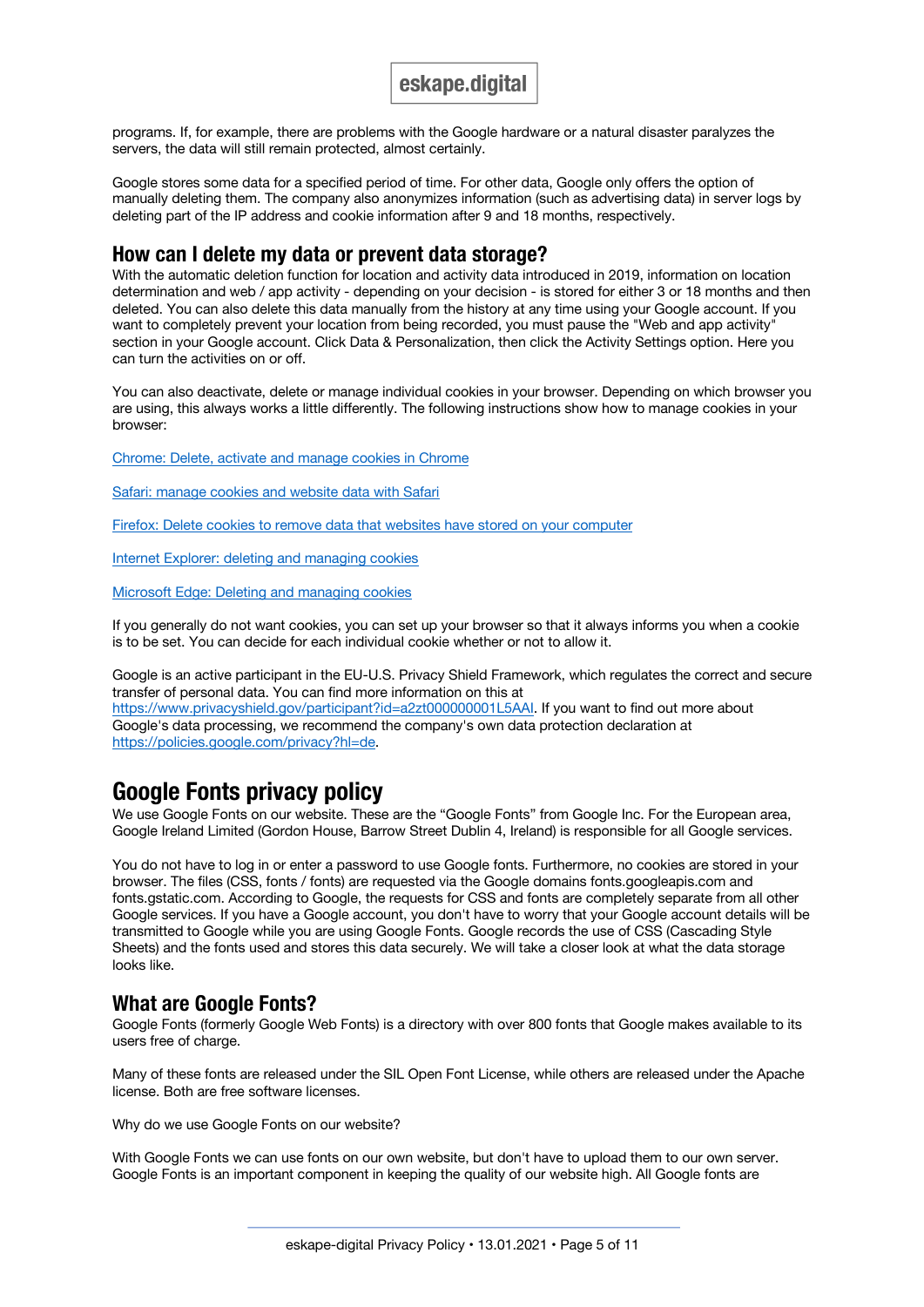automatically optimized for the web and this saves data volume and is a great advantage, especially for use with mobile devices. When you visit our site, the small file size ensures a fast loading time. Furthermore, Google Fonts are secure web fonts. Different image synthesis systems (rendering) in different browsers, operating systems and mobile devices can lead to errors. Such errors can partially distort texts or entire websites. Thanks to the fast content delivery network (CDN), there are no cross-platform problems with Google Fonts. Google Fonts supports all common browsers (Google Chrome, Mozilla Firefox, Apple Safari, Opera) and works reliably on most modern mobile operating systems, including Android 2.2+ and iOS 4.2+ (iPhone, iPad, iPod). So we use Google Fonts so that we can present our entire online service as beautifully and consistently as possible.

### **Which data is saved by Google?**

When you visit our website, the fonts are downloaded from a Google server. This external call transfers data to the Google server. In this way, Google also recognizes that you or your IP address are visiting our website. The Google Fonts API was developed to reduce the use, storage and collection of end-user data to what is necessary for the proper provision of fonts. By the way, API stands for "Application Programming Interface" and serves, among other things, as a data transmitter in the software sector.

Google Fonts securely stores CSS and font requests with Google and is therefore protected. With the usage figures collected, Google can determine how well the individual fonts are being received. Google publishes the results on internal analysis sites such as Google Analytics. Google also uses data from its own web crawler to determine which websites use Google fonts. This data is published in Google Fonts' BigQuery database. Entrepreneurs and developers use the Google BigQuery web service to examine and move large amounts of data.

It should be noted, however, that information such as language settings, IP address, version of the browser, screen resolution of the browser and the name of the browser are automatically transmitted to the Google server with every Google Font request. It is not clear whether this data is saved or not clearly communicated by Google.

### **How long and where is the data stored?**

Google stores requests for CSS assets for one day on its servers, which are mainly located outside the EU. This enables us to use the fonts with the help of a Google stylesheet. A stylesheet is a format template that can be used to quickly and easily change the design or font of a website, for example.

The font files are stored by Google for one year. Google's goal is to fundamentally improve the loading time of websites. When millions of web pages refer to the same fonts, they are cached after the first visit and immediately reappear on all other web pages visited later. Sometimes Google updates font files to reduce file size, increase speech coverage, and improve design.

### **How can I delete my data or prevent data storage?**

The data that Google stores for a day or a year cannot simply be deleted. The data is automatically transmitted to Google when the page is accessed. To be able to delete this data prematurely, you must contact Google support at https://support.google.com/?hl=de&tid=311250251. In this case, you only prevent data storage if you are not visiting our site.

Unlike other web fonts, Google allows us unrestricted access to all fonts. We can therefore have unlimited access to a sea of fonts and thus get the most out of our website. You can find more about Google Fonts and other questions at https://developers.google.com/fonts/faq?tid=311250251. Although Google deals with data protection issues there, it does not contain any really detailed information about data storage. It is relatively difficult to get really precise information about stored data from Google.

You can also read which data is generally recorded by Google and what this data is used for at https://www.google.com/intl/de/policies/privacy/.

# **Google Analytics privacy policy**

We use the Google Analytics (GA) analysis tracking tool from the American company Google Inc. on our website. Google Ireland Limited (Gordon House, Barrow Street Dublin 4, Ireland) is responsible for all Google services in Europe.Google Analytics collects data about your actions on our website. For example, if you click on a link, this action is saved in a cookie and sent to Google Analytics. With the help of the reports we receive from Google Analytics, we can better adapt our website and our service to your needs. In the following, we will go into more detail about the tracking tool and, above all, inform you about which data is stored and how you can prevent this.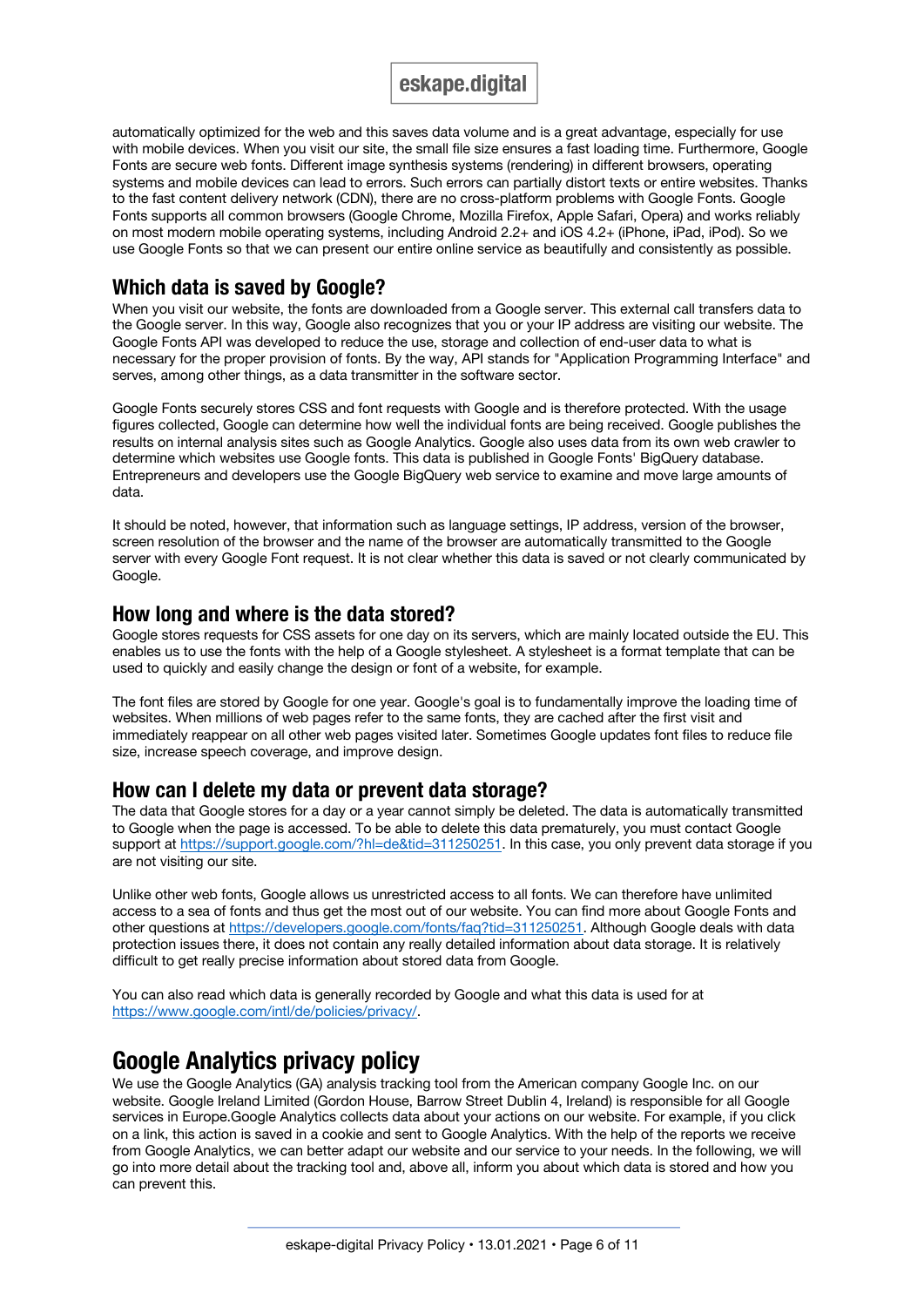### **What is Google Analytics?**

Google Analytics is a tracking tool that is used to analyze our website's traffic. In order for Google Analytics to work, a tracking code is built into the code of our website. When you visit our website, this code records various actions that you carry out on our website. As soon as you leave our website, this data is sent to the Google Analytics server and stored there.

Google processes the data and we receive reports on your user behavior. These reports can include the following:

- Target group reports: With target group reports, we get to know our users better and know more precisely who is interested in our service.
- Ad reports: Ad reports make it easier for us to analyze and improve our online advertising.
- Acquisition reports: Acquisition reports give us helpful information on how we can get more people excited about our service.
- Behavioral reports: Here we learn how you interact with our website. We can understand which route you take on our site and which links you click.
- Conversion reports: Conversion is a process in which you carry out a desired action based on a marketing message. For example, when you go from being a pure website visitor to being a buyer or newsletter subscriber. With the help of these reports we can find out more about how our marketing measures are received by you. This is how we want to increase our conversion rate.
- Real-time reports: Here we always find out immediately what is happening on our website. For example, we can see how many users are reading this text.

### **Why do we use Google Analytics on our website?**

Our goal with this website is clear: We want to offer you the best possible service. The statistics and data from Google Analytics help us to achieve this goal.

The statistically evaluated data show us a clear picture of the strengths and weaknesses of our website. On the one hand, we can optimize our site so that interested people can find it more easily on Google. On the other hand, the data helps us to better understand you as a visitor. We therefore know very well what we need to improve on our website in order to offer you the best possible service. The data also help us to carry out our advertising and marketing measures more individually and cost-effectively. After all, it only makes sense to show our products and services to people who are interested in them.

## **Which data is saved by Google Analytics?**

Google Analytics uses a tracking code to create a random, unique ID that is linked to your browser cookie. This is how Google Analytics recognizes you as a new user. The next time you visit our site, you will be recognized as a "returning" user. All collected data is saved together with this user ID. This is the only way to evaluate pseudonymous user profiles.

Tags such as cookies and app instance IDs measure your interactions on our website. Interactions are all types of actions that you carry out on our website. If you also use other Google systems (such as a Google account), data generated by Google Analytics can be linked to third-party cookies. Google does not pass on any Google Analytics data unless we, as the website operator, approve it. Exceptions may be made if required by law.

The following cookies are used by Google Analytics:

**Name**: \_ga **Value**: 2.1326744211.152311250251-5 **Purpose**: By default, analytics is uses the cookie ga to save the user ID. Basically, it is used to differentiate website visitors. **Expiry date:** after 2 years

**Name**: \_gid **Value**: 2.1687193234.152311250251-1 **Purpose**: The cookie is also used to differentiate between website visitors. **Expiry date**: after 24 hours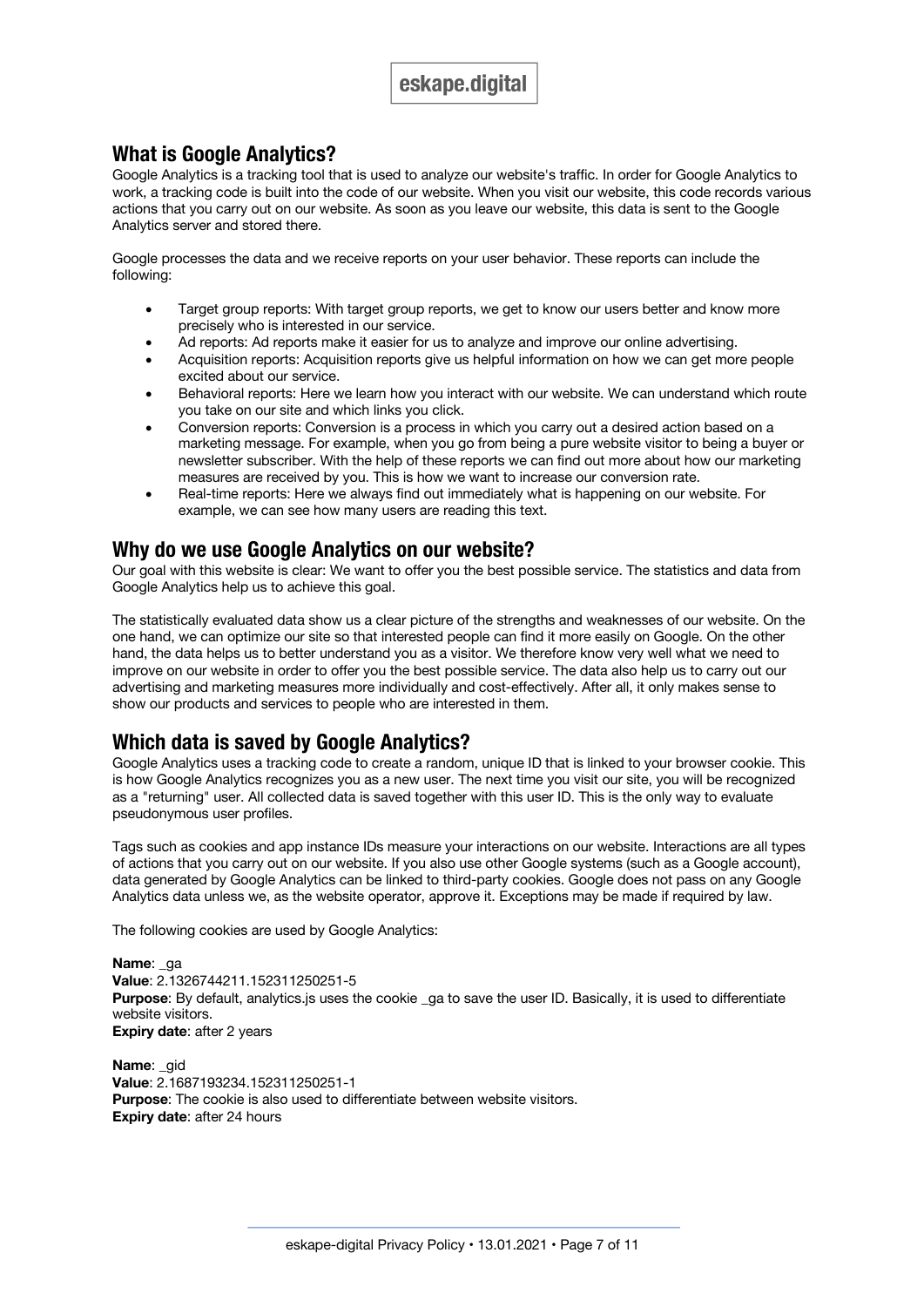**Name:** gat gtag UA\_<property-id> **Value**: 1 Purpose: Is used to lower the request rate. If Google Analytics is provided via Google Tag Manager, this cookie is named \_dc\_gtm\_ <property-id>. **Expiry date**: after 1 minute

**Name**: AMP\_TOKEN **Value**: no details **Purpose**: The cookie has a token with which a user ID can be retrieved from the AMP client ID service. Other possible values indicate a deregistration, a request or an error. **Expiry date**: after 30 seconds up to a year

**Name**: \_\_utma **Value**: 1564498958.1564498958.1564498958.1 **Purpose**: This cookie can be used to track your behavior on the website and measure performance. The cookie is updated every time information is sent to Google Analytics. **Expiry date**: after 2 years

**Name**: \_\_utmt Value: 1 **Purpose**: The cookie is used like \_gat\_gtag\_UA\_ <property-id> to throttle the request rate. **Expiry date**: after 10 minutes

**Name**: \_\_utmb **Value**: 3.10.1564498958 **Purpose**: This cookie is used to determine new sessions. It is updated every time new data or information is sent to Google Analytics. **Expiry date**: after 30 minutes

**Name**: \_\_utmc **Value**: 167421564 **Purpose**: This cookie is used to set new sessions for returning visitors. This is a session cookie and it is only stored until you close the browser. **Expiry date**: After closing the browser

**Name**: \_\_utmz **Value**: m | utmccn = (referral) | utmcmd = referral | utmcct = / **Purpose**: The cookie is used to identify the source of the traffic on our website. This means that the cookie saves where you came to our website from. That could have been another page or an advertisement. **Expiry date**: after 6 months

**Name**: \_\_utmv **Value**: not specified **Purpose**: The cookie is used to save user-defined user data. It is updated every time information is sent to Google Analytics. **Expiry date**: after 2 years

Note: This list cannot claim to be complete, as Google keeps changing the selection of its cookies.

Here we show you an overview of the most important data that is collected with Google Analytics:

**Heatmaps**: Google creates so-called heatmaps. Via heatmaps you can see exactly those areas that you click on. This way we get information about where you are on our site.

**Session duration**: Google defines the session duration as the time that you spend on our site without leaving the site. If you have been inactive for 20 minutes, the session ends automatically.

**Bounce rate**: We speak of a bounce if you only view one page on our website and then exit our website again.

**Account creation**: When you create an account or place an order on our website, Google Analytics collects this data.

**IP address**: The IP address is only shown in abbreviated form so that no clear assignment is possible.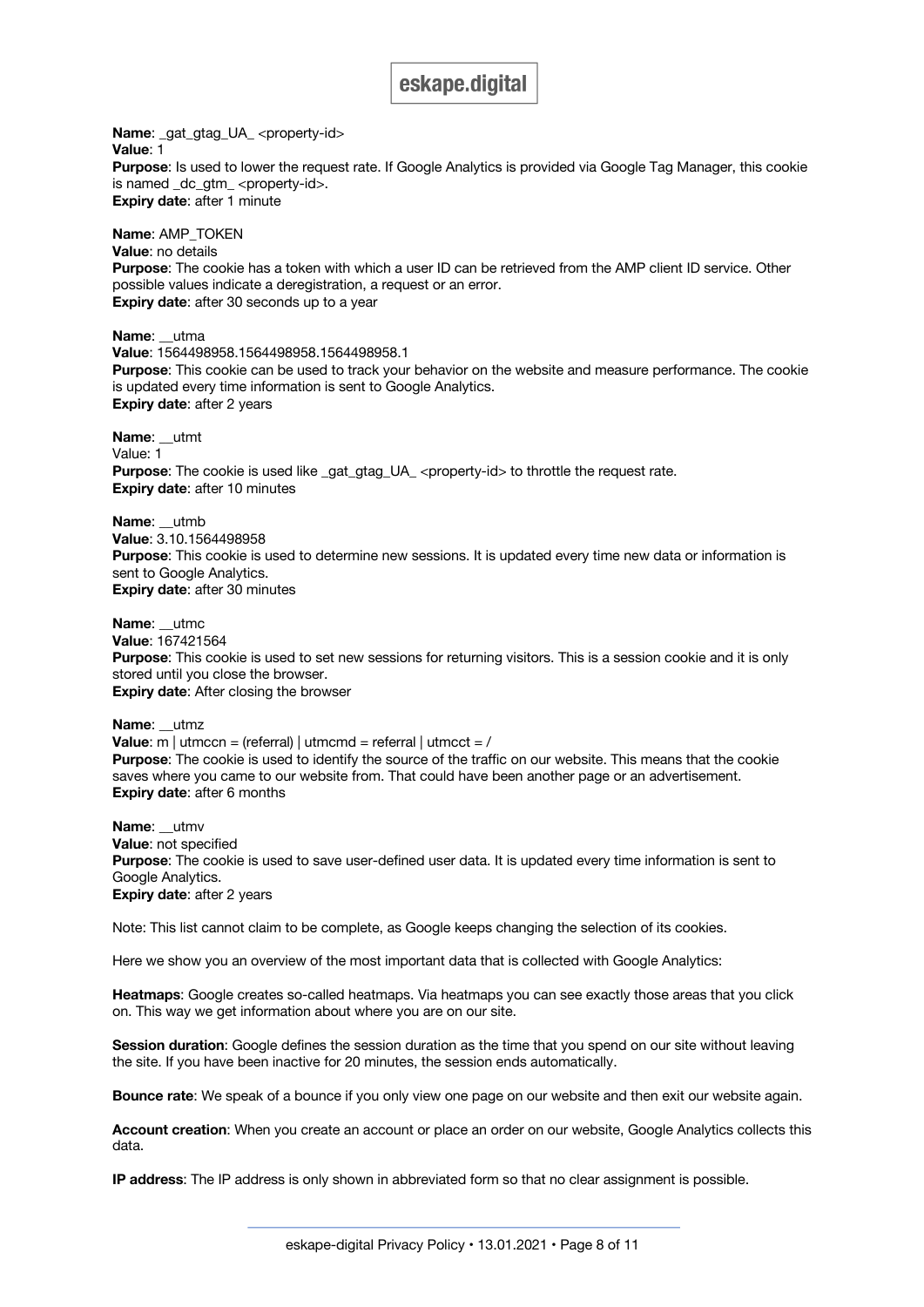**Location**: The country and your approximate location can be determined via the IP address. This process is also known as IP location determination.

**Technical information**: The technical information includes, among other things, your browser type, your Internet provider or your screen resolution.

**Source of origin:** Google Analytics or us, of course also interested in which website or which advertising you came to our site.

Further data are contact details, any ratings, the playing of media (e.g. when you play a video on our site), the sharing of content via social media or adding to your favorites. The list does not claim to be complete and only serves as a general guide to data storage by Google Analytics.

### **How long and where is the data stored?**

Google has distributed your servers all over the world. Most of the servers are located in America and consequently your data is mostly stored on American servers. Here you can read exactly where the Google data centers are located: https://www.google.com/about/datacenters/inside/locations/?hl=de

Your data is distributed on various physical data carriers. This has the advantage that the data can be accessed more quickly and is better protected against manipulation. Every Google data center has appropriate emergency programs for your data. If, for example, the hardware at Google fails or natural disasters paralyze servers, the risk of a service interruption at Google remains low.

A standard storage period for your user data of 26 months is set in Google Analytics. Then your user data will be deleted. However, we have the option of choosing the retention period for user data ourselves. We have five options for this:

- Deletion after 14 months
- Deletion after 26 months
- Deletion after 38 months
- Deletion after 50 months
- No automatic deletion

When the specified period has expired, the data is deleted once a month. This retention period applies to your data which is linked to cookies, user identification and advertising IDs (e.g. cookies from the DoubleClick domain). Report results are based on aggregated data and are stored independently of user data. Aggregated data is a merging of individual data into a larger unit.

### **How can I delete my data or prevent data storage?**

According to the data protection law of the European Union, you have the right to receive information about your data, to update it, to delete it or to restrict it.With the help of the browser add-on to deactivate Google Analytics JavaScript (ga.js, analytics.js, dc.js), you prevent Google Analytics from using your data. You can download and install the browser add-on at https://tools.google.com/dlpage/gaoptout?hl=de. Please note that this add-on only deactivates data collection by Google Analytics.

If you basically want to deactivate, delete or manage cookies (independent of Google Analytics), there are separate instructions for each browser:

Chrome: Delete, activate and manage cookies in Chrome

Safari: manage cookies and website data with Safari

Firefox: Delete cookies to remove data that websites have stored on your computer

Internet Explorer: deleting and managing cookies

Microsoft Edge: Deleting and managing cookies

Google Analytics is an active participant in the EU-U.S. Privacy Shield Framework, which regulates the correct and secure transfer of personal data. You can find more information on this at https://www.privacyshield.gov/participant?id=a2zt000000001L5AAI&tid=311250251. We hope we have been able to provide you with the most important information about data processing by Google Analytics. If you want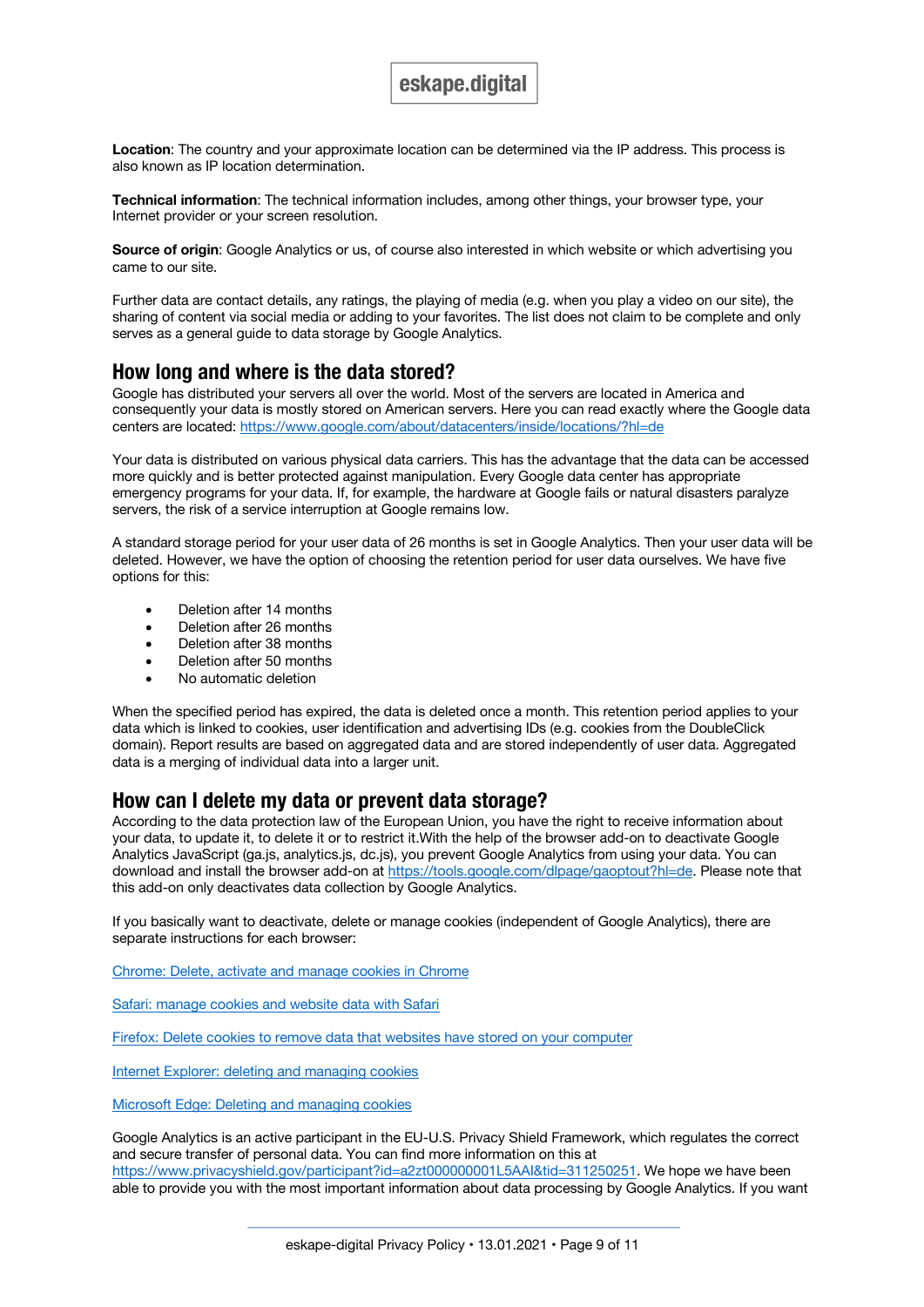to find out more about the tracking service, we recommend these two links: http://www.google.com/analytics/terms/de.html and https://support.google.com/analytics/answer/6004245?hl=de.

# **Google Analytics IP anonymization**

We have implemented the IP address anonymization of Google Analytics on this website. This function was developed by Google so that this website can comply with the applicable data protection regulations and recommendations of the local data protection authorities if they prohibit the storage of the full IP address. The anonymization or masking of the IP takes place as soon as the IP addresses arrive in the Google Analytics data collection network and before the data is stored or processed.

You can find more information on IP anonymization at https://support.google.com/analytics/answer/2763052?hl=de.

# **Wix Privacy Policy**

For our website we use the Wix website builder from the Israeli company Wix.com Ltd., 40 Hanamal Tel Aviv St., Tel Aviv 6350671, Israel. In addition to the headquarters in Tel Aviv, there are also other company offices in Berlin, Dublin, Vancouver and New York. By using Wix, personal data can also be collected, stored and processed from you. With this data protection declaration we want to explain to you why we use Wix, which data is stored where and how you can prevent this data storage.

### **What is wix?**

Wix is a website builder that makes it very easy to build HTML5 websites and mobile websites. This online platform is based on the cloud principle and you can easily integrate various functions from Wix or third-party providers into your own website.

### **Why do we use Wix on our website?**

To work on our website, we need an easy-to-use system that allows us to present you with a nice design and interesting content quickly and easily. With Wix we found the right system for this. Due to the ease of use and the comprehensive functions of Wix, we can design our website according to our wishes and offer you good user-friendliness.

## **What data does Wix store?**

Non-personal data includes technical usage information such as browser activity, clickstream activities, session heat maps and data about your computer, operating system, browser, screen resolution, language and keyboard settings, internet provider and the date of the page visit.

Personal data is also recorded. These are primarily contact details (e-mail address or telephone number, if you provide this), IP address or your geographic location.

Tracking systems such as cookies are used to collect data on your behavior on our website. For example, it is recorded which sub-pages you particularly like, how long you have been on individual pages, when you leave a page again (bounce rate) or which pre-settings (e.g. language selection) you have made. Based on this data, Wix.com can also better adapt its marketing measures to your interests and user behavior. The next time you visit our website, our website will be displayed to you as you set it up in advance. Wix.com may also pass personal data on to third parties (such as service providers).

In the following we show you exemplary cookies that are used by Wix:

**Name**: XSRF-TOKEN **Value**: 1591628008 | P01ovn-JtsrK **Purpose**: This cookie is a security cookie and prevents so-called Cross Site Request Forgery. This is an attack on a computer system. **Expiry date**: after the end of the session